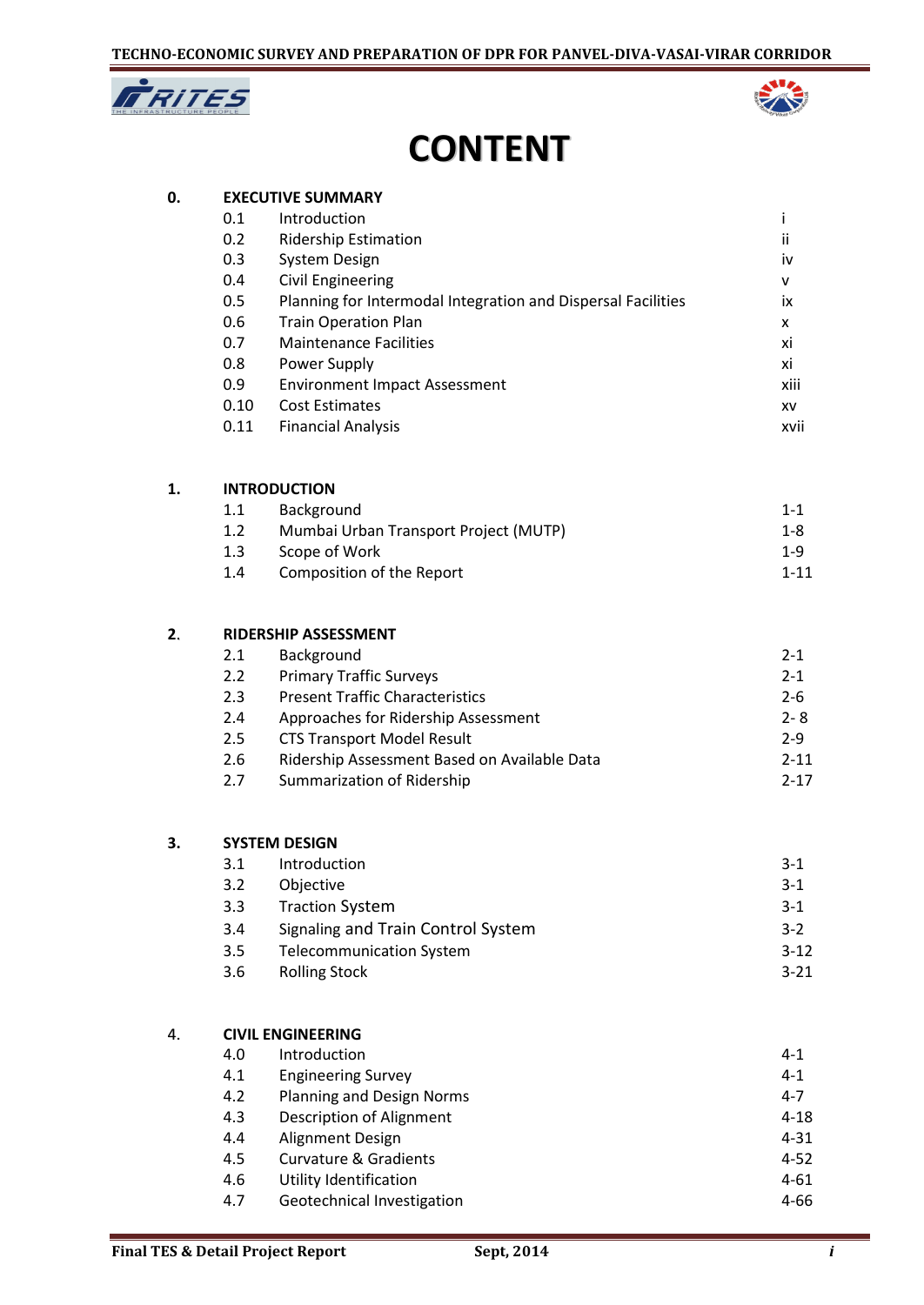| c<br>NE<br>4 H |
|----------------|

|    | 77 E S |                                                       |           |
|----|--------|-------------------------------------------------------|-----------|
|    | 4.8    | Land requirement                                      | $4 - 72$  |
|    | 4.9    | <b>Construction Planning</b>                          | 4-79      |
|    | 4.10   | Structure                                             | $4 - 85$  |
|    | 4.11   | Superstructure                                        | $4 - 88$  |
|    | 4.12   | Sequence and Methodology of Construction              | $4 - 92$  |
|    | 4.13   | Construction Methodology for At-Grade Section         | 4-99      |
|    | 4.14   | <b>Construction Methodology for Elevated Stations</b> | $4 - 107$ |
| 5. |        | STATION PLANNING AND INTERMODAL INTEGRATION           |           |
|    | 5.1    | <b>Study Corridor</b>                                 | $5 - 1$   |
|    | 5.2    | <b>Existing Traffic Dispersal Arrangements</b>        | $5 - 3$   |
|    | 5.3    | Planning for Interchange Facilities                   | $5 - 26$  |
| 6. |        | <b>TRAIN OPERATION PLAN</b>                           |           |
|    | 6.1    | Project Ridership and PHPDT Data                      | $6-1$     |
|    | 6.2    | <b>Train Operation Philosophy</b>                     | $6-1$     |
|    | 6.3    | Passenger Carrying Capacity of Train                  | $6-1$     |
|    | 6.4    | <b>Train Formation</b>                                | $6 - 2$   |
|    | 6.5    | <b>Frequency of Train Service</b>                     | $6 - 2$   |
|    | 6.6    | Designed Capacity of System                           | $6 - 3$   |
|    | 6.7    | Headway                                               | $6 - 3$   |
|    | 6.8    | Hourly Train Operation Plan                           | $6-4$     |
|    | 6.9    | <b>Rolling Stock Requirement</b>                      | $6-5$     |
|    | 6.10   | <b>Running Time</b>                                   | $6-5$     |
|    | 6.11   | Rake Requirement                                      | $6-6$     |
|    | 6.12   | Provision for Stabling Lines                          | 6-6       |
| 7. |        | <b>MAINTENANCE DEPOT AND WORKSHOP</b>                 |           |
|    | 7.1    | Introduction                                          | $7 - 1$   |
|    | 7.2    | Maintenance Philosophy                                | $7-1$     |
|    | 7.3    | Planning of the Maintenance Facilities Setup          | $7 - 2$   |
|    | 7.4    | <b>Rolling Stock Maintenance Needs</b>                | $7 - 2$   |
|    | 7.5    | <b>Washing Needs of Rolling Stock</b>                 | $7 - 3$   |
|    | 7.6    | Depot CUM Workshop                                    | $7 - 4$   |
|    | 7.7    | <b>Operation Features</b>                             | $7 - 4$   |
|    | 7.8    | Infrastructure Facilities Planned at Depot            | $7 - 4$   |
|    | 7.9    | Lines for Stabling of Rakes                           | $7 - 6$   |

| 7.10       | <b>Power Supplies</b>                     | $7 - 7$ |
|------------|-------------------------------------------|---------|
| 7.11       | <b>Standby Power Supplies</b>             | $7 - 7$ |
| 7.12       | Water Supply, Sewerage and Drainage Works | $7 - 7$ |
| 7.13       | <b>Engineering Train Unit Workshop</b>    | $7 - 7$ |
| 7.14       | <b>Plant and Machinery</b>                | 7-8     |
| 7.15       | Depot Location                            | 7-8     |
| Annexure-I |                                           | 7-9     |

| 8. |     | <b>POWER SUPPLY SYSTEM</b>                        |         |
|----|-----|---------------------------------------------------|---------|
|    | 8.1 | <b>Existing Power Supply Arrangement</b>          | $8 - 1$ |
|    | 8.2 | <b>Estimation of Power Demand</b>                 | $8 - 2$ |
|    | 8.3 | Power Requirement for Different Level of Services | $8-2$   |
|    | 8.4 | Power Supply Arrangement Proposed                 | $8-3$   |
|    |     |                                                   |         |